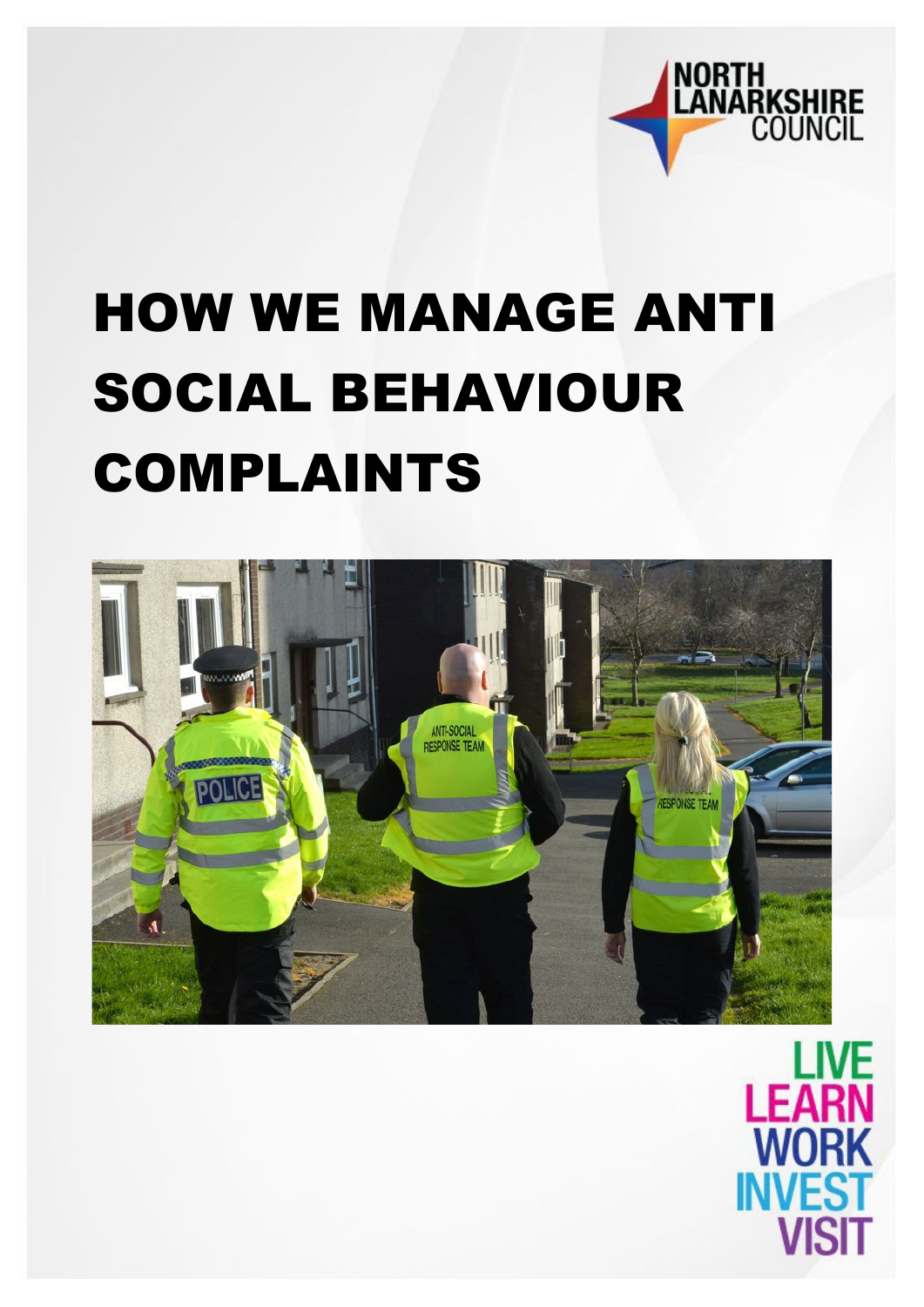# **1. Dealing with Antisocial Behaviour in North Lanarkshire**

The Community Safety Hub was established in 2019 and supports the continued development of multi-agency partners, working together to make sure our communities are safer and more pleasant to live, work and visit. The hub coordinates, delivers and supports a wide range of community safety activities, including managing and responding to complaints of antisocial behaviour, operation of public space CCTV, and the provision of the Mediation Service. The Community Safety Hub and the Housing Localities work together to tackle antisocial behaviour to ensure the best outcomes are achieved.

By combining these services we can provide an enhanced and much improved coordinated response to tackle antisocial behaviour and wider community safety issues affecting our communities.

# **2. What is Antisocial behaviour?**

The term 'antisocial behaviour' covers any behaviour that would cause a nuisance, unreasonable disturbance or harassment. It can also include more serious criminal behaviour or activity. The Antisocial Behaviour etc (Scotland) Act 2004 provides the legal definition of antisocial behaviour as:

"Aperson engages in antisocial behaviourif theyactina mannerthatcausesorislikely to cause **alarm** and**distress** or pursues **a** *course of conduct which causes or is likely to cause alarm and distress to atleast one person who is not of the same household. (Course of conduct must involve conduct on at least two occasions)."*

We are aware that antisocial behaviour covers a wide range of issues, however may include, but not limited to the following:

- Noise disturbances (such as loud music, noisy parties, shouting etc)
- Street disorder
- Harassment or Hate Crime
- Violence or threats of violence
- Verbal abuse
- Drug taking/dealing

Many of these behaviours are considered to be a criminal offence, therefore we would always advise to report these to the police in the first instance on 101 or if an emergency 999. It's helpful when reporting to the Police to obtain an incident number as we can then liaise with Police using this number.

If your complaint relates to 'Animal Disturbance or Nuisance' additional information is available on our website which details what can be done in relation to this issue. Formal action can be taken by the complainer themselves, under the Civic Government (Scotland) Act 1982, Section 49. This allows complainers to apply to a Sheriff seeking an order requiring the owner of any creature causing annoyance to take steps to prevent this from occurring.

If your complaints is in relation to the welfare of a child or a vulnerable adult, please contact your local social work office or the Police if you believe they are in any immediate danger. Further information on 'public protection' issues can be found on our website.

# **3. What is not antisocial behaviour?**

- Children playing in the street or communal areas unless they are causing damage to property
- Groups gathering socially unless they are swearing and being intimidating to others
- Being unable to park outside your own home
- DIY and carrepairs unless these are taking place late at night or early in the morning
- Civil disputes between neighbours e.g. fence/land boundaries

While these complaints may not be dealt with by our officers, advice will be given and the complaint may be passed to our Estate Management Team, Mediation Team or other council services, to deal with appropriately.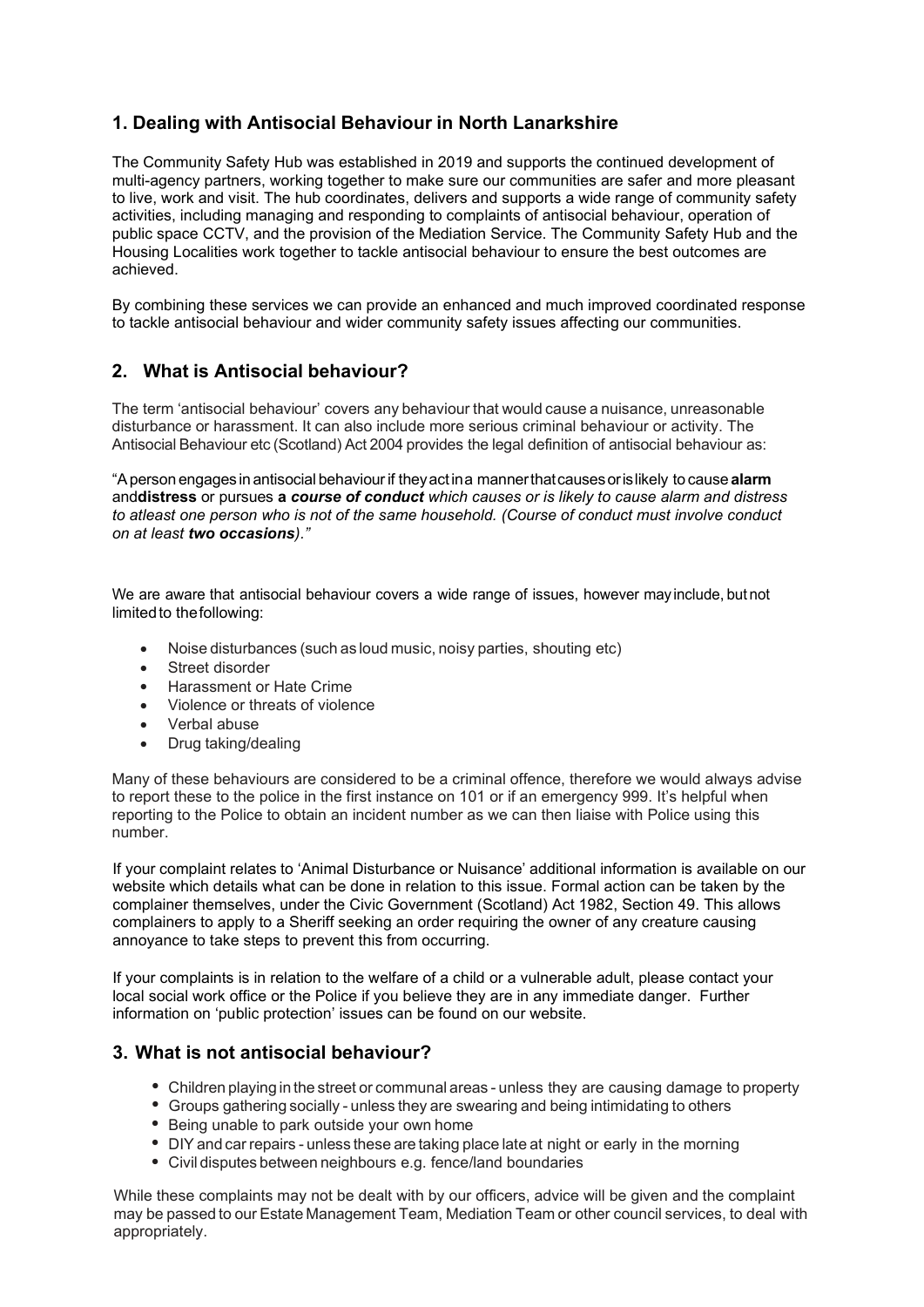# 4. **Mediation**

For low level antisocial behaviour complaints and other issues not considered as antisocial behaviour, such as Parking or boundary issues, we can offer Mediation. Mediation can help by opening up a line of communication between you and your neighbour to discuss the issue within a safe environment. Both parties have an opportunity to voice their concerns and agree a possible solution. Both parties need to agree to participate in mediation as this is completely voluntary, however may be the best solution in some circumstances.

If you wish to participate in Mediation or wish further information on this service you can call the 24 hour contact number 0300 123 1382 or email: [housingmediation@northlan.gov.uk](mailto:housingmediation@northlan.gov.uk) (emails for this service will only be monitored during normal working hours). Alternatively further information can be found on our website.

# **5. How to report antisocial behaviour**

To meet the needs of our residents, we have a variety of ways complaints can be reported to us - all complaints are initially reported to the Community safety Hub.

- **Hotline Number 0300 123 1382**  this central reporting service operates 24-hours-a-day, 365 days a year – you will be able to discuss your complaint with a call handler who can provide immediate advice in relation to the issue – this is the quickest way to report an issue
- **Online Reporting Form on our website** this is currently being developed and will be live soon •
- **Email** [antisocialenquiries@northlan.gov.uk](mailto:antisocialenquiries@northlan.gov.uk) •

The Community Safety Hub operate 24-hours-per-day, 365-days a year, however is split into a Daytime Service and an Out of Hours (OOH) Service.

Complaints received during the Daytime and OOH service will all initially be taken and recorded by a call handler from the Community Safety Hub. The call handler will provide appropriate advice and assistance and will arrange for the most appropriate response. Should the complaint be passed to a housing locality for further investigation, this will be progressed by them the next 'working' day

We also operate an additional service between Thursday and Sunday, called the Night Time Team. This team of officers are available to assist those experiencing antisocial behaviour during these specific times and can provide advice and assistance, carry out home visits and where appropriate provide a witnessing service. The officers can independently witness **ongoing** noise nuisance or disturbance and take appropriate action at the time.

Complaints are taken in relation to all tenures, however if you are the tenant of a Housing Association or a Registered Social Landlord you should always contact them first instance for advice.

Operating times of the services can be found below, however please note that call handlers operate 24 hours per day to take complaints and can be contacted on the hotline number: **0300 123 1382.**

| <b>Day of Week</b> | <b>Daytime Service</b> | <b>Out of Hours</b><br><b>Service</b> | <b>Night Time Service</b> |
|--------------------|------------------------|---------------------------------------|---------------------------|
| Monday             | $08:45 - 16:45$        | $16:45 - 08:45$                       |                           |
| Tuesday            | $08:45 - 16:45$        | $16:45 - 08:45$                       |                           |
| Wednesday          | $08:45 - 16:45$        | $16:45 - 08:45$                       | -                         |
| Thursday           | $08:45 - 16:45$        | $16:45 - 08:45$                       | $18:45 - 03:00$           |
| Friday             | $08:45 - 16:15$        | $16:15 - 00:00$                       | $18:45 - 05:00$           |
| Saturday           | ۰                      | 24 hours                              | $18:45 - 05:00$           |
| Sunday             | ٠                      | 24 hours                              | $18:45 - 03:00$           |
|                    |                        |                                       |                           |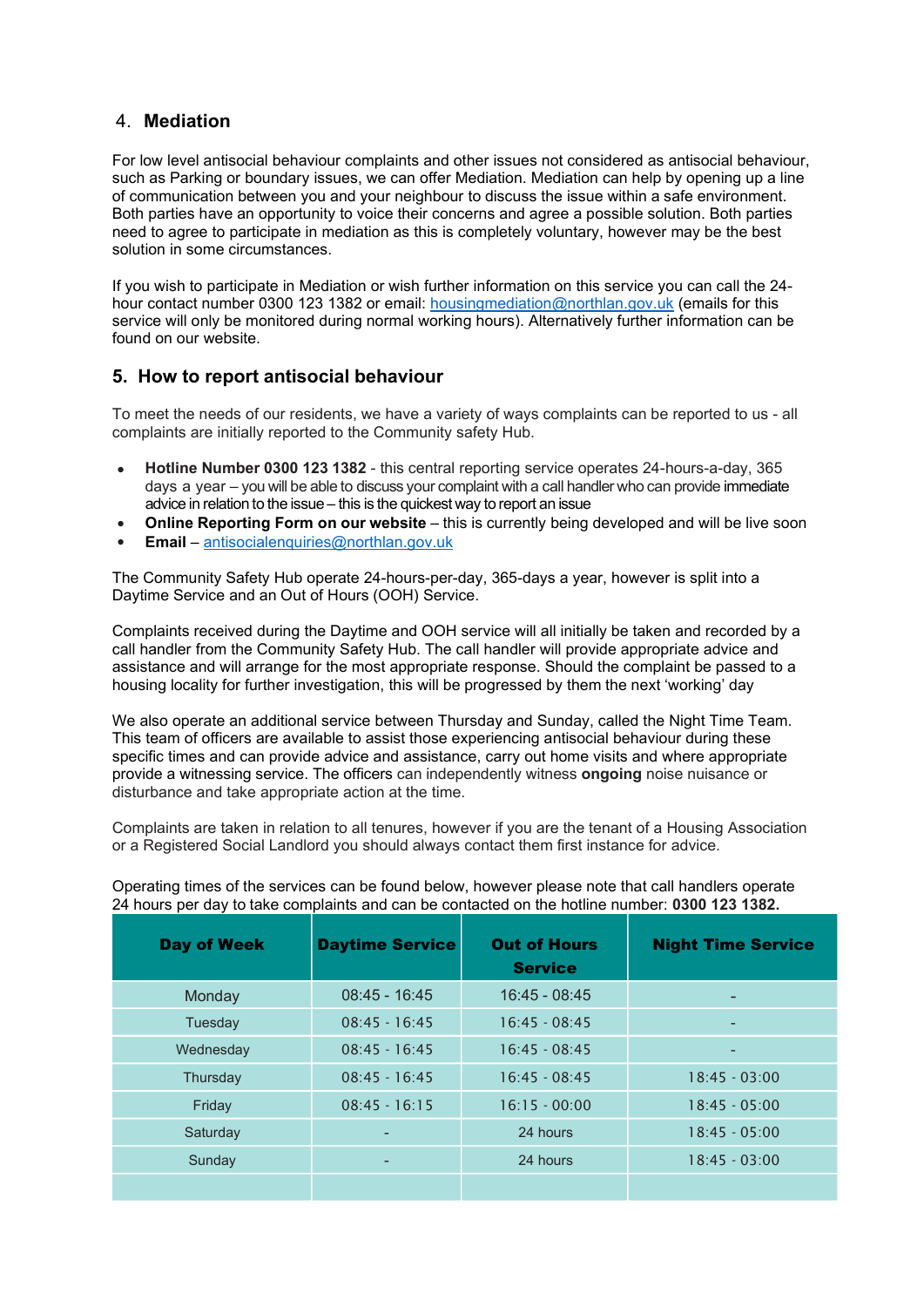We receive a number of complaints where the complainant does not wish to provide their details and wants to remain anonymous. We can still progress these complaints, however without witness statements it can prove more difficult to collate evidence in order to take action. We are also unable to report back to the complainer the outcome of the complaint.

# **6. What happens after a complaint is made**

All complaints are recorded on our IT system and will remain open until it has been resolved. A complaint may be closed down immediately if only advice is given by the initial call handler and no further action is required.

If the complaint is passed to the Housing Locality for further action they will contact the complainer within the timescales below, which are determined by the category of the complaint. The call handler will 'categorise' the complaint based on the information provided at the time of the call.

When a complaint is allocated to a housing locality, they will be responsible for managing the complaint until it has been resolved. However further complaints would still be reported to the Community Safety Hub on 0300 123 1382, where the call handler will record the details and forward to the relevant officer within the locality.

We aim to fully investigate and resolve all complaints within 42 days, however if legal action is required, this can be substantially longer.

| <b>Category</b>                                                           | <b>Examples of Types per Category</b>                                                                                                                                                                                                                                                                                                        | <b>Timescale</b><br><i>initial</i><br>contactwith<br>complainer | <b>Timescales for</b><br>follow up                                                               |
|---------------------------------------------------------------------------|----------------------------------------------------------------------------------------------------------------------------------------------------------------------------------------------------------------------------------------------------------------------------------------------------------------------------------------------|-----------------------------------------------------------------|--------------------------------------------------------------------------------------------------|
| <b>SEVERE-</b><br><b>CRIMINAL</b>                                         | Complaints which concern allegations of drug dealing.<br>criminal behaviour involving violence, serious<br>harassment, hate crimes (including racial, sectarian or<br>any discriminatory harassment) domestic abuse, serious<br>damage to property including fire raising.                                                                   | 1 Working Day                                                   | Immediate advice at<br>point of contact and<br>complaint progressed<br>within 1 Working Day      |
| <b>SERIOUS</b><br><b>AND/OR</b><br><b>PERSISTENT</b>                      | Frequent/persistent complaints;<br>Persistent disturbance including noise nuisance<br>(loud music, banging etc);<br>Abusive or threatening behaviour;<br>Harassment:<br>Minor damage to property (vandalism).                                                                                                                                | 3 Working Days                                                  | Immediate advice at<br>point of contact and<br>complaint progressed<br>within 3 Working Days     |
| <b>NEIGHBOUR</b><br><b>DISPUTE/</b><br><b>BREACH OF</b><br><b>TENANCY</b> | Minor breaches of tenancy, including untidy gardens,<br>disputes about communal areas etc;<br>Minor noise nuisance including domestic<br>appliances/pets;<br>Children:<br>Lifestyle<br>clashes:<br>Boundary disputes;                                                                                                                        | 3 Working Days                                                  | Immediate advice at<br>point of contact and<br>complaint progressed<br>within 10 Working<br>Days |
| <b>LOW LEVEL</b><br><b>NUISANCE</b>                                       | Sometimes we will not be able to take any action, but we<br>will record the report and let complainer know that no<br>action can be taken.<br>Examples include:<br>Ball games;<br>One-off parties or barbecues;<br>Noise arising from normal daily living in a property;<br>Conduct which is shown to be reasonable in the<br>circumstances. | N/A                                                             | Immediate Advice at<br>point of contact and<br>follow up within<br>20 Working Days               |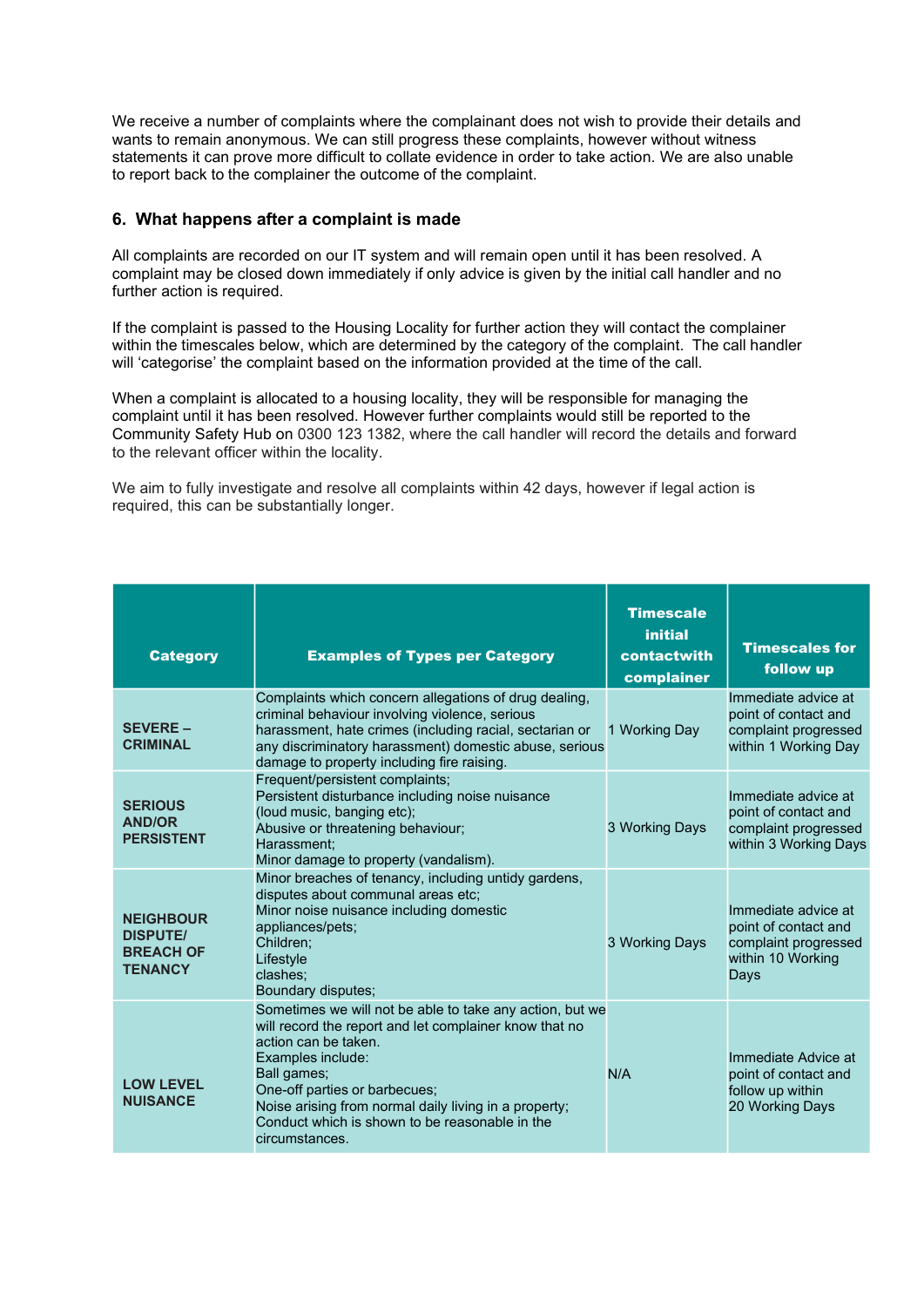# **What you can do**

It is important that you record any further incidents of antisocial behaviour and continue to report each incident to us in order that we can collate as much evidence as we can.

Diary sheets should be used by you to record all incidents of antisocial behaviour that you witness. It is very important that an accurate entry is put in the diary sheet by you for each incident of antisocial behaviour in order that these can be used, if required, in any court action taken by us. Diary sheets can be requested or can be downloaded from the website.

Our Officers can independently witness ongoing noise nuisance or disturbance and take appropriate action, therefore the earlier you call us the more likely we are to witness the problem. To allow us to progress your complaint you must provide us with your details and any details you know about the person(s) who is causing the problem. You must also be prepared to allow officers to witness the disturbance from inside your property. We will always consider up to date Scottish Government Guidance in relation to Covid-19, when carrying out any visits within a property.

## **What we will do**

During an investigation our officers will speak with all appropriate parties involved to establish the facts. They will seek to gather evidence to substantiate the complaint, and if necessary, they will take relevant action against the responsible persons.

Our officers may need to speak with neighbours or others who may have witnessed the incident to obtain statements, and may also liaise with partner agencies, such as Police Scotland, to gather information which may help contribute to action being taken.

We understand and appreciate that being a victim or witness of antisocial behaviour can be a difficult and stressful experience and our officers will be able to support and assist you through this difficult process. Additional help can also be provided by Victim Support who provide free, confidential and independent support for cases with a criminal element. You can ask the police to make a referral on your behalf or you can contact them direct on 01698 336565. Email: [northlanarkshire@victimsupportsco.org.uk.](mailto:northlanarkshire@victimsupportsco.org.uk)

Only once we have sufficient evidence to confirm an incident has taken place, we can consider the most appropriate action to be taken.

# **7. Actions we can take where there is sufficient evidence**

The action we take will depend on the tenure of the person being complaint about.

## **Written warnings**

Where there is sufficient evidence after the initial investigation of a complaint or if an incident has been witnessed, a written warning can be issued against the subject of the complaint. A final warning will then be issued for any corroborated incident which occurs within a six month period of the written warning being issued. Warnings can be issued to any individual over 16 years old. Alternative action can be taken in relation to those under 16 years old.

## **Legal action**

It is important to remember that gathering evidence to support a legal action can take time. The council will continue to provide support and assistance during this time, however, it is important that you keep us updated even when the case has been passed to our legal team for action. This is imperative as a continued pattern of behaviour must be demonstrated to the court for the council to besuccessful in any action against someone. In order to be successful in pursuing legal action the local authority must satisfy the court that all other methods to resolve the problems have been considered and that the case is serious enough to merit legal action being raised. Antisocial Response Officers can attend court on your behalf to provide evidence, however, you may be requested to provide evidence at court, should you be the only witness to the behaviour.